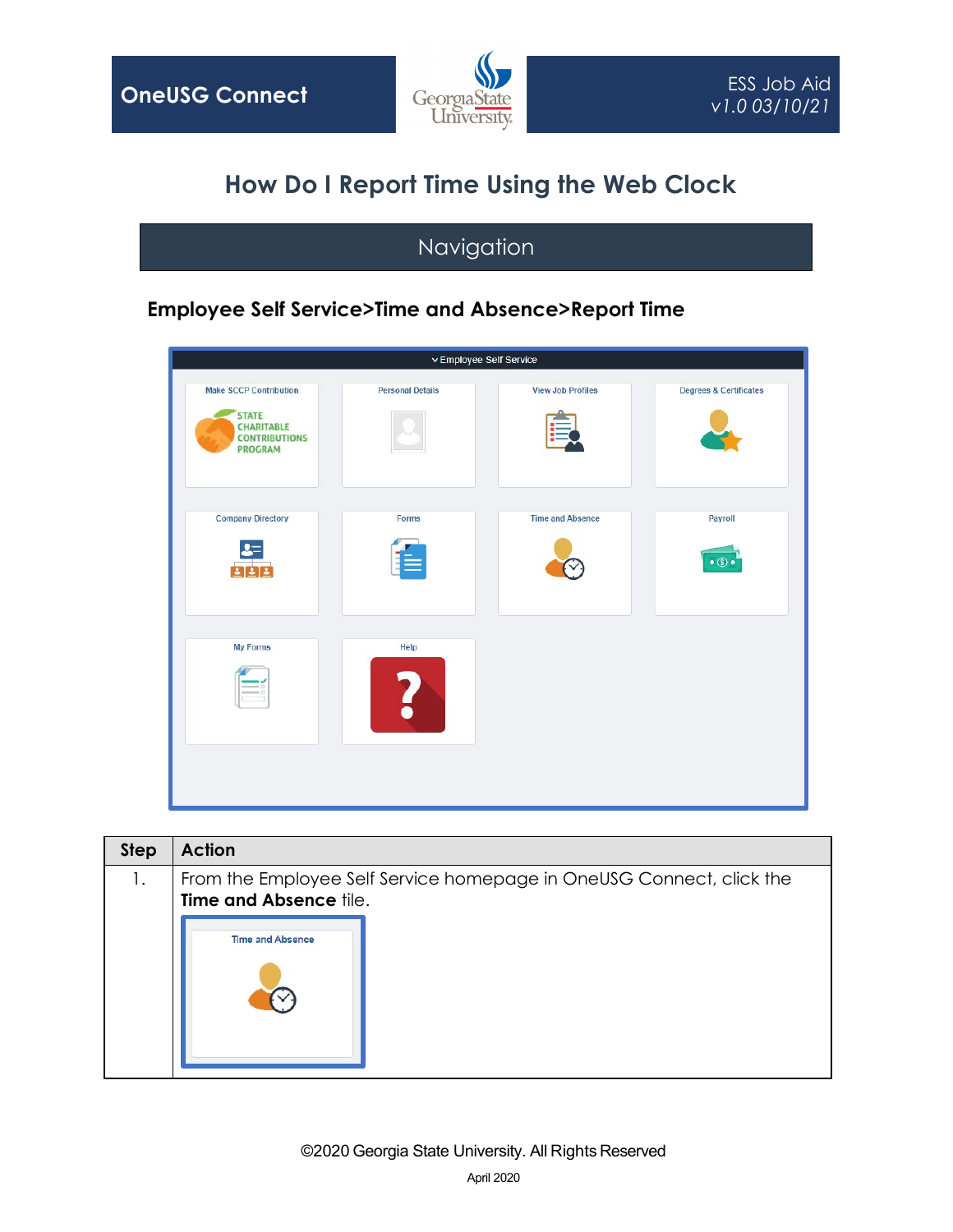

| <b>Step</b> | <b>Action</b>                                                                                                                                              |
|-------------|------------------------------------------------------------------------------------------------------------------------------------------------------------|
| 2.          | The Time page is displayed.                                                                                                                                |
|             | Time                                                                                                                                                       |
|             | Apply<br>*Select a Job<br>0 - Student Leader<br>$\check{ }$                                                                                                |
|             |                                                                                                                                                            |
|             | <b>Time Summary</b><br><b>Weekly Timesheet</b><br><b>Payable Time</b><br>02/07/21 - 02/20/21<br>02/07/21 - 02/20/21<br>Last Pay Period 01/24/21 - 02/06/21 |
|             | <b>Total Hours 0 Hours</b><br>Reported 0.00<br>No Time Reported<br><b>Estimated Gross 0</b>                                                                |
|             | Scheduled 38.00                                                                                                                                            |
|             |                                                                                                                                                            |
|             | <b>Cancel Absences</b><br><b>View Absence Requests</b><br><b>Exceptions</b><br><b>Request Absence</b>                                                      |
|             |                                                                                                                                                            |
|             |                                                                                                                                                            |
|             |                                                                                                                                                            |
|             | <b>Extended Absence Request</b><br><b>Report Time</b>                                                                                                      |
|             | Saturday, Feb 20, 2021<br>11:36 AM                                                                                                                         |
|             | Last action: Out, 03:00 PM 03/14/20                                                                                                                        |
|             | $\rho$ In<br>$\cdots$                                                                                                                                      |
|             |                                                                                                                                                            |
|             |                                                                                                                                                            |
|             |                                                                                                                                                            |
|             |                                                                                                                                                            |
|             | The Report Time tile is displayed for web clock users with the current date and                                                                            |
|             | time, Last Action including date/time, suggested punch, and ellipse []                                                                                     |
|             | button.                                                                                                                                                    |
|             | Press [Enter] to continue.                                                                                                                                 |
| 3.          | The suggested punch button is based on your last action.                                                                                                   |
|             | Click in the In button.                                                                                                                                    |
|             |                                                                                                                                                            |
|             | $\rho$ In                                                                                                                                                  |
| 4.          | The Last action: information and suggested punch button are updated.                                                                                       |
|             | To view punch options, click the [] ellipse button.                                                                                                        |
|             |                                                                                                                                                            |